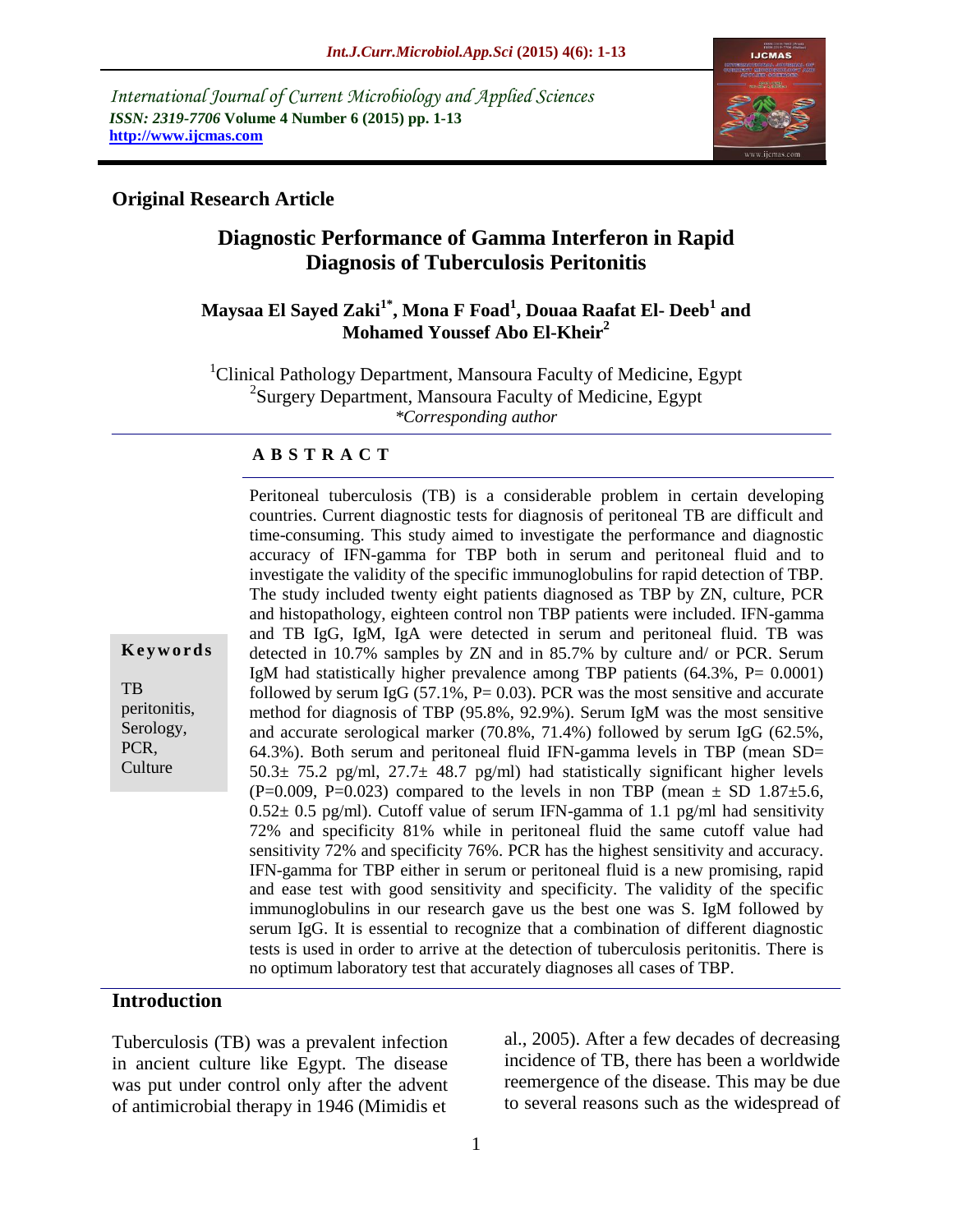HIV, high numbers of immigrants and the primary resistance to first –line drugs. Onethird of the world population is in risk of acquiring TB according to WHO and more than 30 million deaths due to TB were expected, especially in Africa and Asia (WHO, 1992).

Tuberculous peritonitis (TBP) is a manifestation of TB, which constitutes about 3% of extra pulmonary tuberculosis (EPTB) cases. The later constitutes about 15%-20% of all cases of TB in immunocompetent patients and accounts for more than 50% of cases in human immunodeficiency viruspositive individuals (Sharma and Mohan, 2004). Most often, EPTB is the result of reactivation of latent disease established by hematogenous spread during primary pulmonary infection. Cases of TBP are expected to increase with the increasing incidence of TB worldwide (Sharma and Mohan, 2004; Riquelme *et al.,* 2006). Peritoneal TB is manifested clinically as ascites of insidious onset, abdominal pain and fever (Chow *et al.,* 2002). Although rare disease, associated with vague symptoms of TB peritonitis and its challenging clinical course can interfere with a definitive diagnosis, and it is often misdiagnosed with other abdominal diseases. Late diagnosis may lead to higher morbidity and mortality of TB peritonitis (Akın *et al.,* 2000, Sanai and Bzeizi, 2005).

The current clinical diagnostic techniques for TBP are time consuming and inefficient. The efficient diagnosis requires histological confirmation of caseous granulomas. Bacteriologic confirmation can be performed using ascitic fluid derived acidfast bacilli smears as well as cultures for *Mycobacterium tuberculosis* (*M. tuberculosis*)*.* The diagnostic gold standard for TB is the detection of *Mycobacterium tuberculosis* (MTB) by culture or molecular methods. However, four weeks are required

for culture of *M. tuberculosis*, smears are too insensitive to meet the current diagnostic demand (Inadomi *et al.,* 2001) and the cost of molecular methods is major issue to consider particularly in poor countries where TB is endemic (Sanai and Bzeizi, 2005). Despite the limitation of detecting dead bacilli, PCR is rapid, precise and can be used on various clinical samples (Gopinath and Singh, 2009). The search for reliable, precise and specific serological tests for diagnosis of TBP has been an area of active research for many years (Sanai and Bzeizi, 2005). Laparoscopy-guided biopsy is advantageous for rapid TBP diagnosis, but also there is side effects related to anesthesia and potential injury and bleeding (Vogel *et al.,* 2008). An evaluation of existing techniques is urgently required as is the development of new methods with high sensitivity and specificity for early and accurate TBP diagnosis.

Interferon-gamma (IFN-γ) is an important cytokine following infection with *M. tuberculosis* (Barnes *et al.,* 1990, Jalapathy *et al.,* 2004). Several studies from different areas of the world have demonstrated the efficacy of IFN-γ for the diagnosis of TB pleural and pericardial effusions (Poyraz *et al.,* 2004; Burgess *et al.,* 2002), and its diagnostic efficacy has been compared with that of adenosine deaminase (ADA) in terms of cost-effectiveness (Sharma and Banga, 2005). Some studies have also evaluated the role of IFN-γ in the diagnosis of TB ascites (Ribera *et al.,* 1991; Soliman *et al.,* 1994; Sathar *et al.,* 2004). However, whether IFNγ detection contributes to accurate TBP diagnosis remains controversial. Our aim is to 1) Investigate the performance and diagnostic accuracy of IFN-γ for TBP both in serum and peritoneal fluid 2) Investigate the validity of specific immunoglobulins for rapid detection of TBP compared to culture.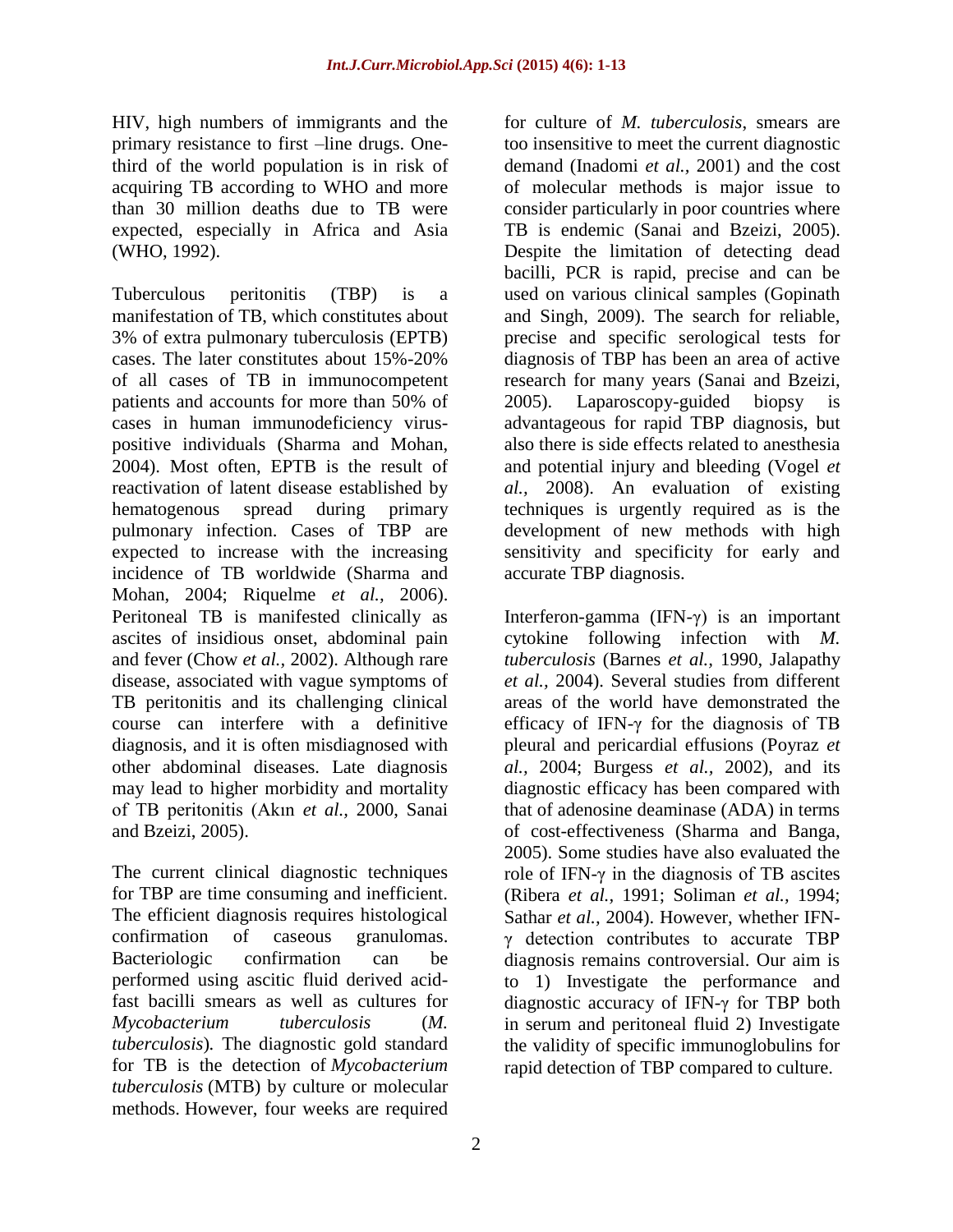#### **Material and Method**

The study included twenty eight (28) patients clinically presented with symptoms suggesting of tuberculosis peritonitis, admitted to Mansoura University hospital from March 2013 till March 2014. The diagnosis of TBP was based on (1) Detection of mycobacteria on smear stained by ZN stain from ascitic fluid or peritoneal biopsy (2) *Mycobacterium tuberculosis* culture on Lowenstein-Jensen media or Mycobacterial growth indicator tubes (MGIT) (Becton Dickinson Diagnostic) of ascitic fluid and/or peritoneal biopsy specimen (3) Positive polymerase chain reaction for TB (4) Positive biopsy which taken through laparoscopic procedure. Eighteen patients were diagnosed non tuberculous peritonitis based on their clinical diagnosis eg. SLE, hepatic, cancerous and confirmed with laboratory diagnosis by TB ZN, culture, PCR and biopsy were included as a control group. The study was approved by our ethical committee of Mansoura Faculty of Medicine and a signed written consent was obtained from each patient.

Blood samples were withdrawn from each participating and sera were separated and kept frozen at  $-20^0C$  for further detection of specific immunoglobulins G, M and A (IgG,IgM,IgA) for TB.

Peritoneal biopsies and fluid were obtained from patients under laparoscopy. Laparoscopy was done under general anesthesia in all patients. The first trocar (10mm) was introduced by open method in all patient in the subumblical region to avoid bowel injures due to adhesions. A second 5 mm trocar introduced in the right sub costal region in the mid clavicular line. 50 ml of ascetic fluid aspirated for Ziehl Nelson (ZN) staining, culture and cytology.3 or 4

peritoneal biopsies taken by sharp biopsy forceps different sites of the peritoneum and sent for histology. Trocars sites were closed with sutures.

From non tuberculous patients ascitic fluid was obtained and subjected for ZN, culture and PCR for TB. Moreover, detection of specific IgG, IgM and IgA for TB were detected in peritoneal fluid.

Gamma interferon was measured both in blood and peritoneal fluid samples for each participating.

## **Culture of TB**

#### **Specimen processing**

The sample of peritoneal fluid was first concentrated by using a 50 ml Falcon tube and centrifuged at 3000 *g* for about 10 min then the sediment was decontaminated by the standard N-acetyl-L-cysteine and sodium hydroxide method, with a concentration of 3% NaOH (BBL MycoPrep). After half an hour, the suspension was centrifuged and the sediment suspended in 1.5 ml sterile phosphate buffer (pH 6.8). The tube was centrifuged for 20 min at 3000  $\times$  g. Supernatant was discarded and the pellet was reconstituted with 1 mL of sterile phosphate buffer

#### **Acid-fast bacilli smears**

Smears were prepared using the dissolved sediment then stained by the ZN method, and checked for presence of AFB with a light microscope. Smears were recorded as positive if at least 10 AFB per 100 high power field (HPF) were observed. Smears that were initially recorded as scanty by the laboratory (IUATLD/WHO scale b10 AFB/100 HPF) were recorded as positive for analysis. Acid-fast bacilli may be seen on microscopy of centrifuged peritoneal fluid.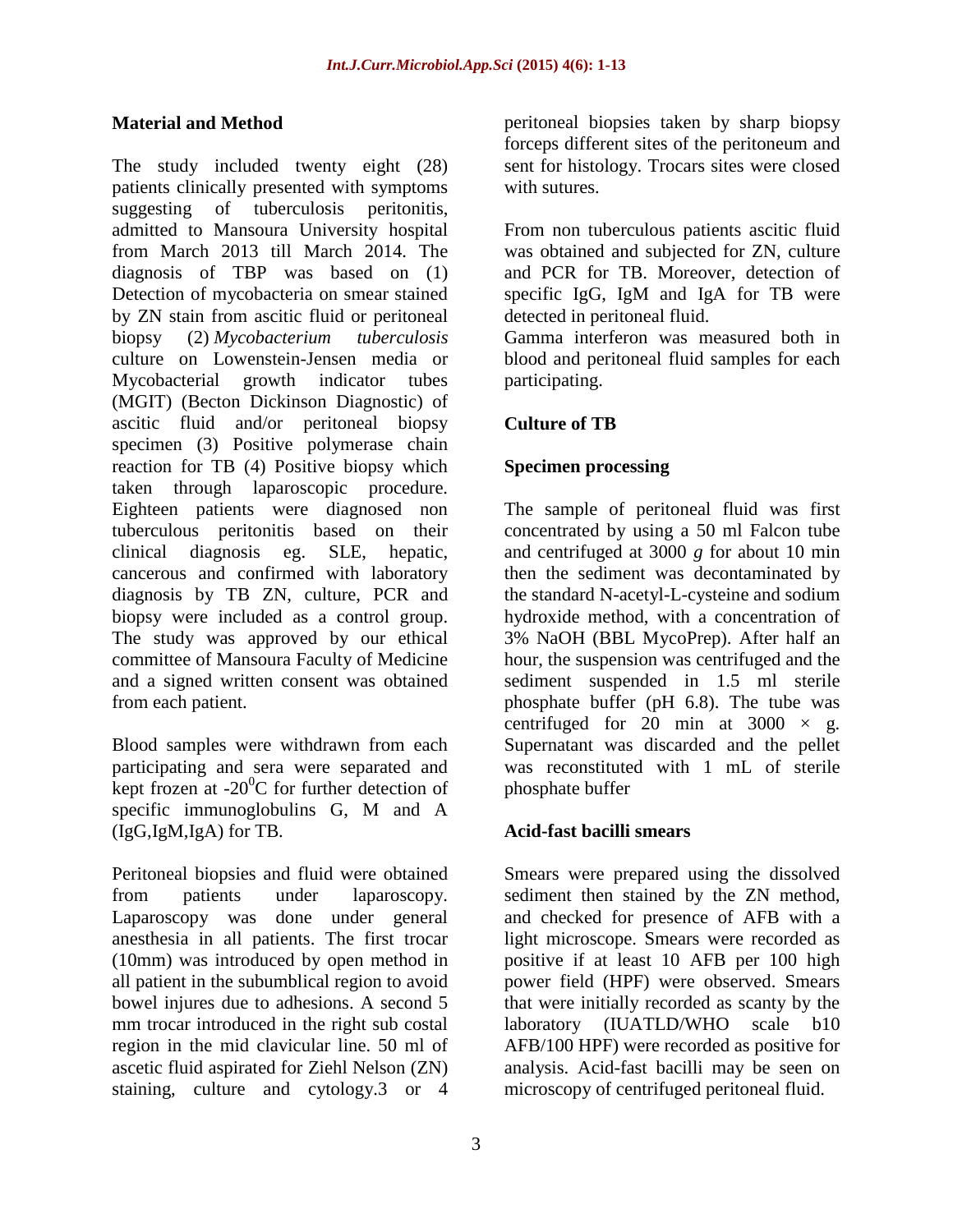#### **Culture of the specimen**

The suspension remaining after AFB smear preparation was inoculated in parallel into both liquid (MGIT) and solid (LJ) media.

#### **Löwenstein-Jensen Media (LJ) culture**

Two LJ slants were processed for each specimen with 0.1 mL of the specimen suspension inoculated onto each LJ media. LJ slants were incubated at 37 °C for 8 weeks in an incubator and observed for growth everyday for the  $1<sup>st</sup>$  3 days, and then once a week until 8 weeks. Time to detection was calculated as the time from the date of culture inoculation to the earliest date of visible colonies.

#### **Mycobacterial Growth Indicator Tube** (**MGIT) liquid media**

The MGIT is a high volume, non radiometric instrument that offers continuous monitoring of culture growth. We inoculated 0.5 mL of specimen suspension into each 7-mL mycobacterial growth indicator tube (MGIT) culture tube, which contained Middlebrook 7H9 broth base enriched with oleic acid, albumin, dextrose, and catalase (BBL MGIT OADC) and an antibiotic mixture of amphotericin B, polymyxin B, trimethoprim, nalidixic acid and azlocillin (BBL MGIT PANTA). Tubes were incubated at 37 °C for up to 42 days. The MGIT monitors specimens hourly for an increase in fluorescence, at which time; the operator is audibly and visibly alerted to the location of tubes sensing the presence of mycobacteria. All specimens identified as positive by MGIT were confirmed using subsequent AFB smears. If no AFB were observed, the MGIT tube was returned to the instrument and incubated for a total of 42 days**.** Time to detection was calculated as the time between the date of culture

inoculation and the earliest date that recorded positive growth.

#### **Identification of mycobacteria (Srisuwanvilai** *et al.,* **2008)**

All specimens found to be positive from any culture were examined by AFB staining (ZN) on the day of detection to confirm the presence of AFB. AFB-positive cultures were subcultured onto LJ slants for identification. Mycobacteria were differentiated as MTB and NTM based on slow growth rate on solid media, colony characteristics and appearance, absence of pigmentation, absence of growth on LJ using para-nitrobenzoid acid, the niacin production test, and the nitrate reduction test. Contaminants were not identified.

## **Interferon gamma (IFN-γ) assay**

IFN-γ was measured by RayBio® Human ELISA kit. It is an in vitro ELISA for the quantitative measurement of human IFN-γ cell lysate and tissue lysate. This test had antibody specific for human IFN-γ coated on a 96-well plate. We had pipetted the standards and samples into the wells and IFN-γ present in a sample is bound to the wells by the immobilized antibody. Then we had washed the wells and added the botinylated anti-human IFN-γ antibody. After washing we had put HRP-conjugated streptavidin.

The wells had been washed again, a TMB substrate solution was added to the wells and colour develops in proportion to the amount of IFN-γ bound. The stop solution changes the colour from blue to yellow, and the colour intensity was measured at 450 nm. For the assay calibration curves were blotted on semi log papers and values of OD of samples calculated from the standard curve.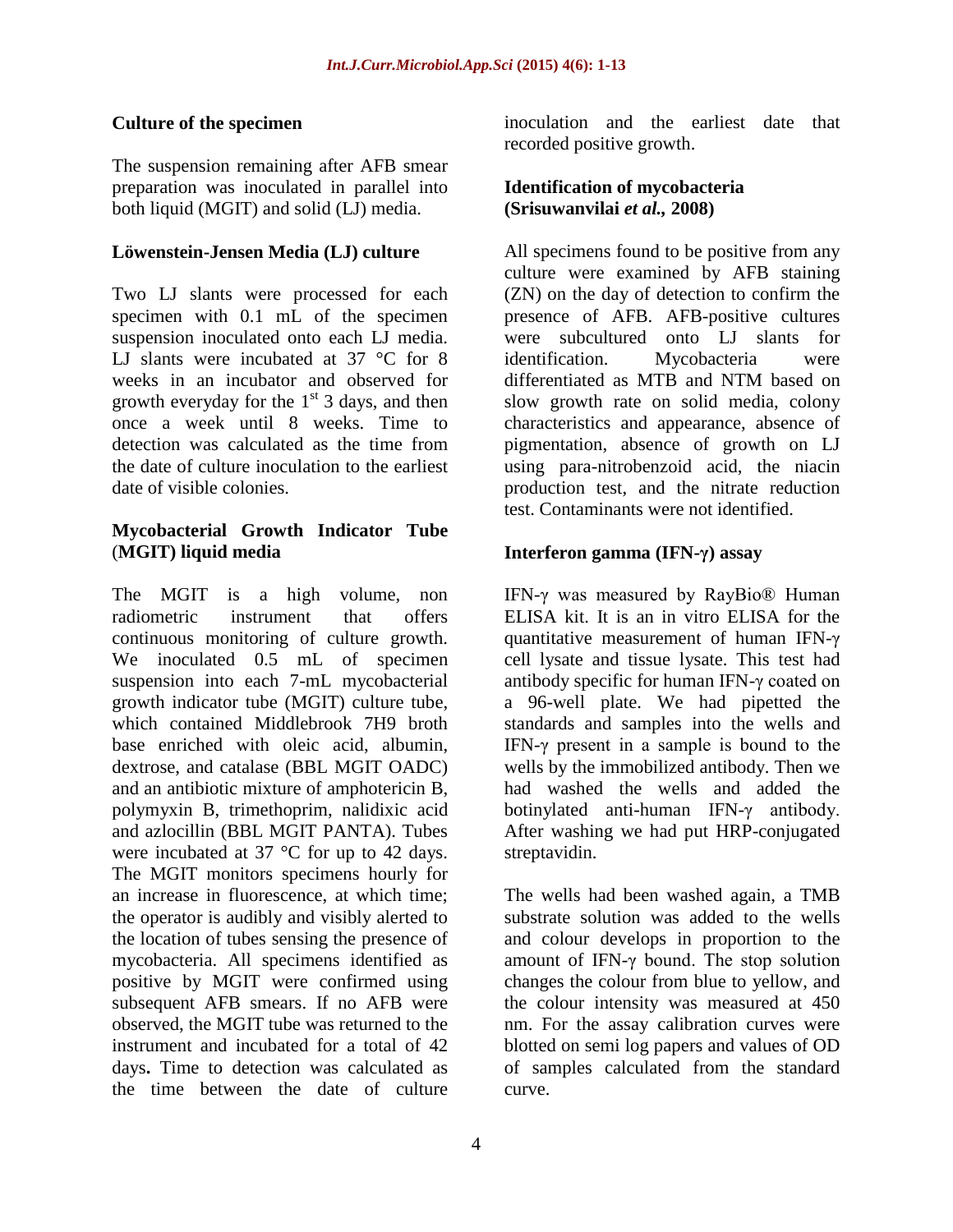## **Enzyme immunoassay for detection of TB IgG, IgM and IgA**

These antibodies were measured by specific ELISA kits (IBL-international). It is solid phase enzyme-linked immunosorbent assay (ELISA) based on the sandwich principle. The wells were coated with antigen. The specific antibodies in the sample were fixed to the antigen coated wells and were detected by a secondary enzyme conjugated antibody specific for human IgG, IgM and IgA. After the substrate reaction, the intensity of the color developed was proportional to the amount of specific antibodies detected.

## **PCR of peritoneal biopsy specimen**

PCR was used for the detection of DNA (IS986) specific for the mycobacterium complex. The size of the amplification product was 123 base pairs (bp). A PCR reaction was performed using an *M tuberculosis* kit (code H.02; Experteam; Venice, Italy) according to the manufacturer's instructions.

DNA Extraction: Peritoneal biopsy specimens (2 mm in diameter, and 2 to 3 punches per patient) were homogenized in normal saline solution using a sterile widegauge needle for each patient sample to avoid cross-contamination. Peritoneal biopsy homogenates were centrifuged at 5,000g for 10 min, and the pellet was resuspended in  $162 \mu L$  lysis buffer. Eighteen microliters each lysozyme and mutanolysin were added to the pellet, which then was incubated at  $37^{\circ}$ C for 1 h. Then 20  $\mu$ L proteinase K and  $200 \mu L$  buffer alkaline lysate were added to the pellet and incubated at 56°C for 30 min, and for a further 30 min at 95°C. Later, DNA was extracted from the pellet with mini spin columns (QIAamp; Qiagen; Valencia, CA). To monitor for

cross-contamination, one water-containing negative control tube was used per five sample tubes.

PCR: A typical PCR reaction mixture contained  $2.5 \text{ }\mu\text{L}$  buffer,  $2.5 \text{ }\mu\text{L}$ deoxynucleoside triphosphates, and  $1 \mu L$ each primers BMT002 (CCTGCGA GCGTAGGCGTCGG) and BMT003 (CTCGTCC AGCGCCGCTTCGG), to which 0.3  $\mu$ L Taq DNA polymerase, 7.7  $\mu$ L distilled water,  $10 \mu L$  DNA solution extracted with QIAamp columns from each Peritoneal biopsy sample, and  $25 \mu L$  mineral oil were added. Each set of the PCR reaction contained a positive control containing DNA extracted from TB bacilli that had been isolated in our laboratory and two negative controls, one containing the same amount of DNA extracted from the lymphocytes of healthy individuals and the other containing the same amount of distilled water. The thermal cycle was programmed for 5 min at 94°C for 30 cycles, denaturation at 94°C for 2 min, annealing at 68°C for 2 min, and extension at 72°C for 2 min. The amplified products were detected by gel electrophoresis using 2% agarose gel with ethidium bromide, and a 123-bp amplified band was visualized on an ultraviolet transilluminator.

## **Statistical analysis**

Data were analyzed using SPSS (Statistical package for Social Sciences) version 16; Qualitative data was presented as number and percentage. Quantitative data was presented as mean  $\pm SD$ . Chi – square test was used for comparison of proportion. Independent sample t-test was used for comparison of quantitative data. P value of < 0.05 considered to be significant. Validity tests were done using sensitivity, specificity, Positive predictive value (PPV), Negative predictive value (NPV) and accuracy.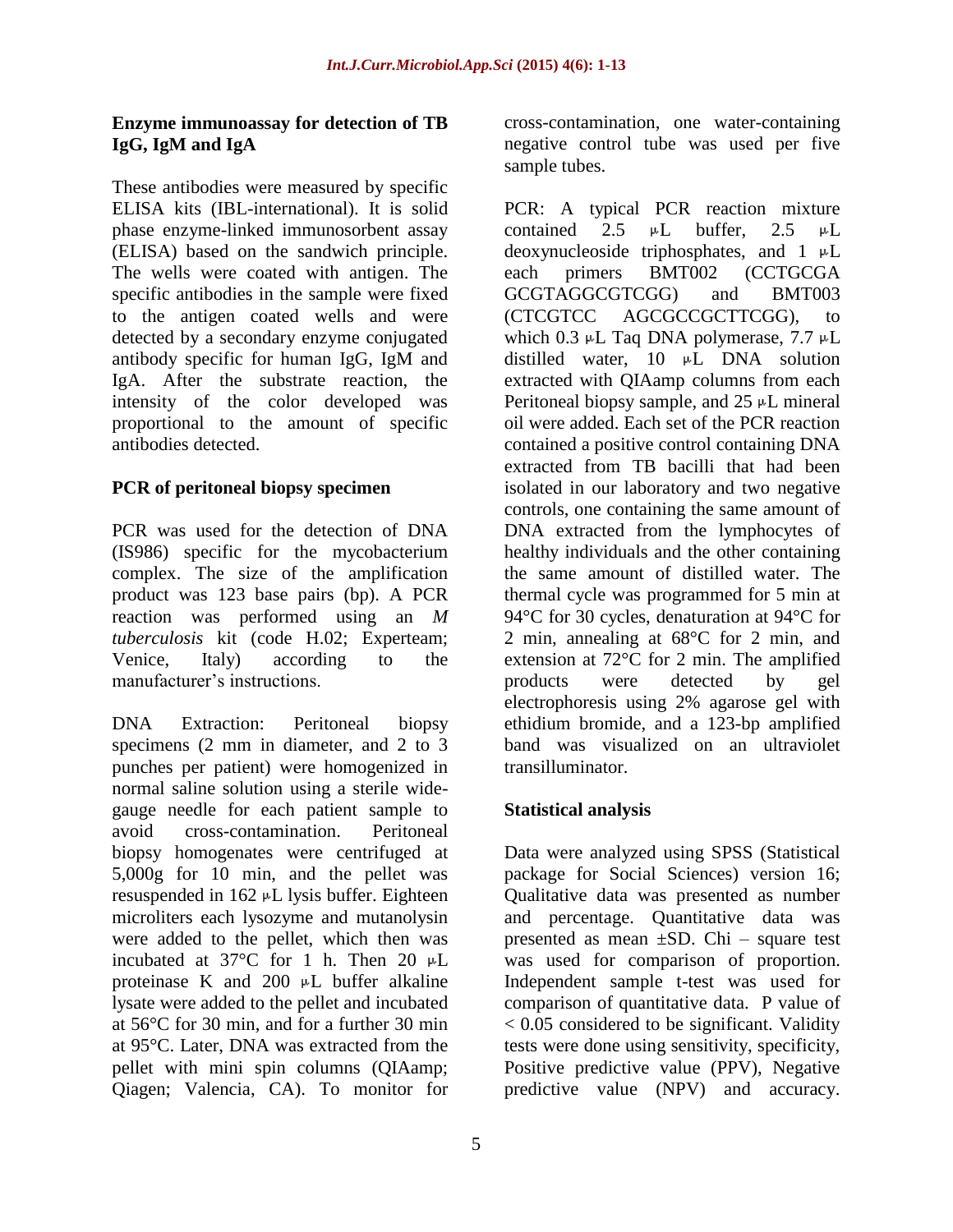Receiver operative characteristic (ROC) curve for serum and peritoneal fluid INFgamma was plot of the sensitivity versus specificity.

## **Result and Discussion**

*Mycobacteria tuberculosis* was detected in 10.7% by ZN and in 85.7% by culture and or PCR. Serologically, serum IgM had statistically higher prevalence among patients with tuberculous peritonitis (64.3%, P=0.0001) followed by serum IgG  $(57.1\%$ , P=0.03) .While peritoneal fluid IgG assay had significant higher prevalence among tuberculous patients  $(42.9\%, P=0.007)$ (Table 1).

Positive and negative cases detected by either ZN, PCR or serological markers in relation to culture as a gold standard are shown in table 2. PCR was the most sensitive and accurate method for diagnosis of TB peritonitis (95.8%, 92.9% respectively) while ZN showed the least sensitivity and accuracy (12.5%, 25% respectively). Serologically, serum IgM was the most sensitive and accurate serological markers in diagnosis of tuberculous peritonitis (70.8%, 71.4% respectively) followed by serum IgG  $(62.5\%, 64.3\%)$ . On the other hand, lower sensitivity and accuracy was found for the serological markers of peritoneal fluid that revealed 50%, 57.1%, sensitivity and accuracy for IgG respectively (Table 3).

Both serum and peritoneal fluid interferon gamma levels in patients with tuberculous peritonitis (mean SD=50.3+ 75.2 pg/ml, 27.7+ 48.7 pg/ml respectively) had statistically significantly  $(P=0.009, P=0.023)$ higher levels compared to the levels in non tuberculous peritonitis patients (mean+ SD 1.87+ 5.6, 0.52+ 0.5 pg/ml respectively) (Table 4)

Cut off value for serum IFN gamma of 1.1pg/ml had sensitivity 72% and specificity 81% while in peritoneal fluid the same cut off value had sensitivity 72% and specificity 76% (Figure1)

Peritoneal TB is an important and serious type of extra pulmonary TB, which can be fatal, if left untreated. It usually arises from the reactivation of latent TB foci in the peritoneum, acquired as a result of hematogenous spread from a primary lung focus. Other postulated mechanisms for acquiring the disease include hematogenous spread from contagious tissue infected by *Mycobacterium TB* (Barnes *et al.,* 1990). Early diagnosis of TBP is beneficial for treatment of TB, the prevention of complications and minimizing of mortality rate (Lingenfelser *et al.,* 1993).

The diagnosis of TBP is often delayed because the non specific clinical symptoms associated with this disease resemble those of other diseases. The development of rapid, less invasive techniques and that have high sensitivities, specificities, PPV and NPV would aid in the diagnosis of TBP and the rapid initiation of treatment (Sathar *et al.,* 2004, Shawar *et al.,* 1993).

To allow for the detection of mycobacteria in stained smears, presence of at least 5000 bacilli/ml of specimen is required (Dineeen *et al.,* 1976). In the present work, AFB smears were positive for only 3/28 of positive TBP patients (10.7%) with the least sensitivity and accuracy (12.5%, 25% respectively) and high specificity (100%). In a study for Saleh *et al.* (2012) AFB smears were positive for only 3/14 (21.4%) with 21.4% and 100% sensitivity and specificity respectively. Another study reported that the ascitic fluid smear of peritoneal TB in Qatar showed AFB in 2% (1/53) (Khan *et al.,* 2012).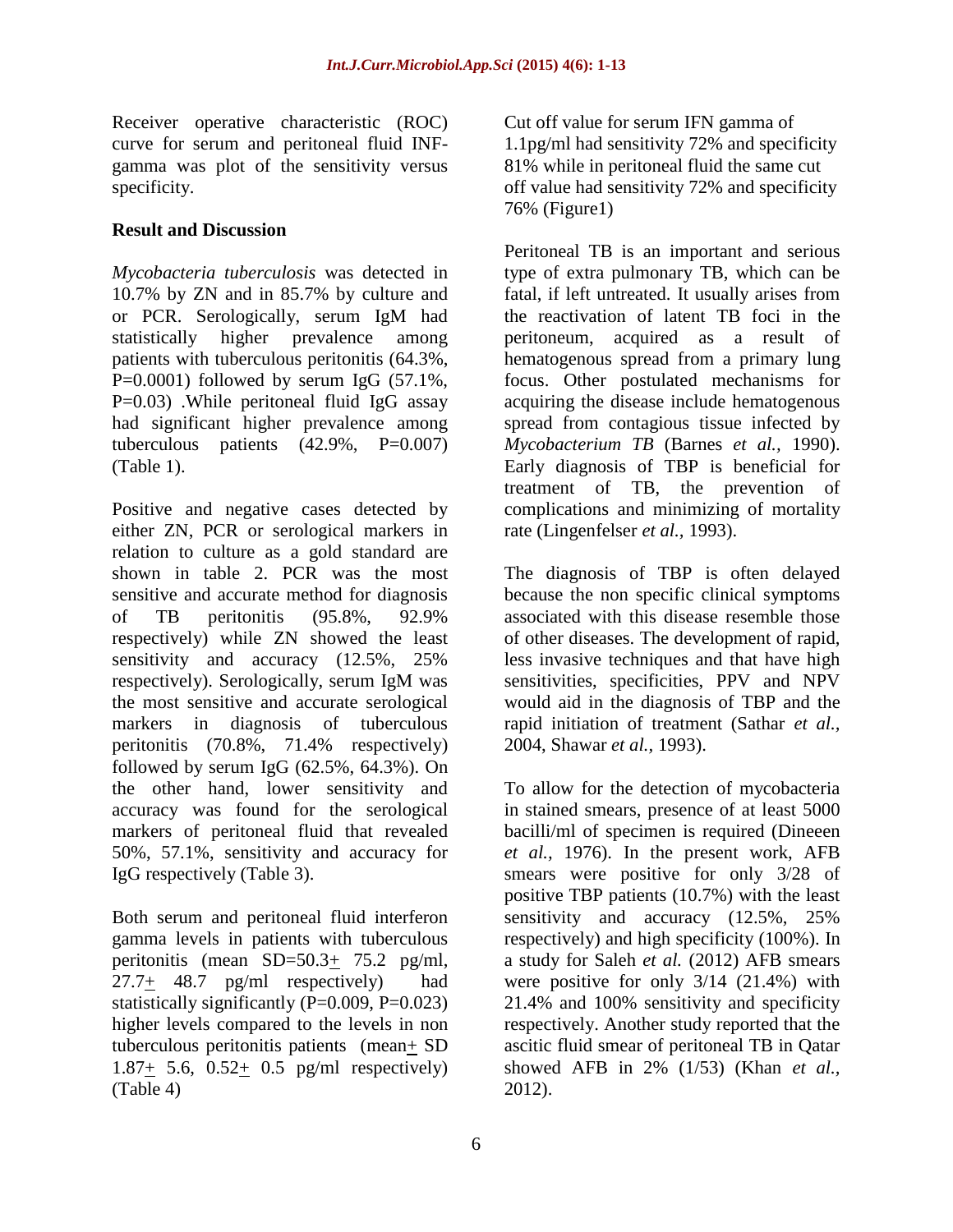|                                           | <b>TB</b> peritonitis<br>$(n=28)$ | <b>Non-TB</b><br>peritonitis | $P = value$ |
|-------------------------------------------|-----------------------------------|------------------------------|-------------|
| Age                                       | $45.2 + 1.5$                      | $(n=18)$<br>$45.2 + 2.3$     |             |
| <b>Sex</b>                                |                                   |                              |             |
| Male                                      | 19 (67.9%)                        | 8 (44.4%)                    |             |
| Female                                    | $9(32.1\%)$                       | $10(55.6\%)$                 |             |
| Ziehl-Neelsen                             | 3(10.7%)                          | $0(0\%)$                     |             |
| Culture for TB                            | 24 (85.7%)                        | $0(0\%)$                     |             |
| PCR for TB                                | 24 (85.7%)                        | $\overline{0}$               |             |
| Combined culture, PCR &<br>histopathology | 28 (100%)                         | $\overline{0}$               |             |
| Serology in serum                         |                                   |                              |             |
| IgA                                       | 8(28.6%)                          | $2(11.1\%)$                  | 0.3         |
| IgM                                       | 18 (64.3%)                        | $1(5.6\%)$                   | 0.0001      |
| <b>IgG</b>                                | $16(57.1\%)$                      | $4(22.2\%)$                  | 0.03        |
| Serology in peritoneal fluid              |                                   |                              |             |
| IgA                                       | $\Omega$                          | $1(5.6\%)$                   | 0.4         |
| IgM                                       | $4(14.3\%)$                       | $1(5.6\%)$<br>$(5.6\%)$      | 0.6         |
| <b>IgG</b>                                | 12 (42.9%)                        |                              | 0.007       |

**Table.1** Demographic and laboratory findings in patients with TB peritonitis compared with non TB peritonitis

**Table.2** Number of positive and negative cases detected by either ZN, PCR or serology in relation to culture. Values are number (%)

|             |                 | Culture/Histopathology $(n=28)$ | <b>Total</b> | <b>P-value</b> |  |
|-------------|-----------------|---------------------------------|--------------|----------------|--|
|             | <b>Positive</b> | <b>Negative</b>                 |              |                |  |
| ZN:         |                 |                                 |              |                |  |
| Positive:   | 3(12.5)         | 0                               | 3(10.7)      |                |  |
| Negative:   | 21(87.5)        | 4(100)                          | 25(89.3)     | 0.61           |  |
| Total:      | 24 (100)        | 4(100)                          | 28 (100)     |                |  |
| PCR:        |                 |                                 |              |                |  |
| Positive:   | 23(95.8)        | 1(25)                           | 24(85.7)     |                |  |
| Negative:   | 1(4.2)          | 3(75)                           | 4(14.3)      | 0.005          |  |
| Total:      | 24 (100)        | 4(100)                          | 28 (100)     |                |  |
| Serum IgA:  |                 |                                 |              |                |  |
| Positive:   | 8(33.3)         | 0                               | 8(28.6)      |                |  |
| Negative:   | 16(66.7)        | 4(100)                          | 20(71.4)     | 0.23           |  |
| Total:      | 24 (100)        | 4(100)                          | 28 (100)     |                |  |
| Serum IgM : |                 |                                 |              |                |  |
| Positive:   | 17(70.8)        | 1(25)                           | 18(64.3)     |                |  |
| Negative:   | 7(29.2)         | 3(75)                           | 10(35.7)     | 0.11           |  |
| Total:      | 24(100)         | 4(100)                          | 28 (100)     |                |  |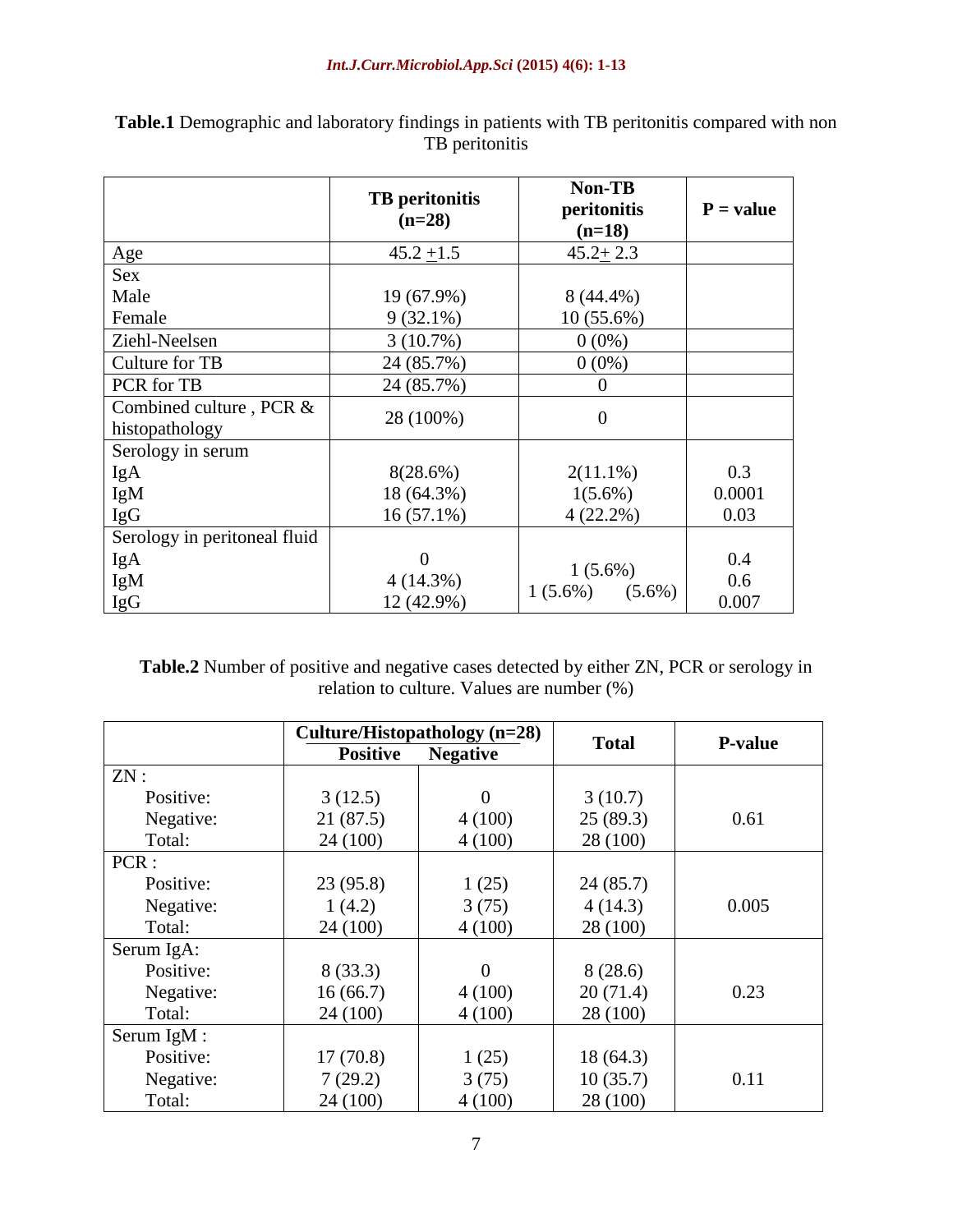| Serum IgG: |                |          |          |      |
|------------|----------------|----------|----------|------|
| Positive:  | 15(62.5)       | 1(25)    | 16(57.1) |      |
| Negative:  | 9(37.5)        | 3(75)    | 12(42.9) | 0.19 |
| Total:     | 24 (100)       | 4(100)   | 28 (100) |      |
| Fluid IgA: |                |          |          |      |
| Positive:  | $\overline{0}$ | $\theta$ | $\Omega$ |      |
| Negative:  | 24 (100)       | 4(100)   | 28 (100) |      |
| Total:     | 24 (100)       | 4(100)   | 28 (100) |      |
|            |                |          |          |      |
| Fluid IgM: |                |          |          |      |
| Positive : | 4(16.7)        | $\theta$ | 4(14.3)  |      |
| Negative:  | 20(83.3)       | 4(100)   | 24(85.7) | 0.51 |
| Total:     | 24 (100)       | 4(100)   | 28 (100) |      |
|            |                |          |          |      |
| Fluid IgG: |                |          |          |      |
| Positive : | 12(50)         | $\Omega$ | 12(42.9) |      |
| Negative:  | 12(50)         | 4(100)   | 16(57.1) | 0.08 |
| Total:     | 24 (100)       | 4(100)   | 28 (100) |      |
|            |                |          |          |      |

**ZN=** Ziehl-Neelsen stain

**PCR**= Polymerase Chain Reaction

**Table.3** Diagnostic value of ZN, PCR, and Serological markers used for detection of TB peritonitis compared to culture as a gold standard. Values are percentages

|            | <b>Sensitivity</b> | <b>Specificity</b> | <b>PPV</b> | <b>NPV</b> | <b>Accuracy</b> |
|------------|--------------------|--------------------|------------|------------|-----------------|
| ZN         | 12.5               | 100                | 100        | 16.7       | 25              |
| <b>PCR</b> | 95.8               | 75                 | 95.8       | 75         | 92.9            |
| Serum IgA  | 33.3               | 100                | 100        | 20         | 42.9            |
| Serum IgM  | 70.8               | 75                 | 94.4       | 30         | 71.4            |
| Serum IgG  | 62.5               | 75                 | 93.8       | 25         | 64.3            |
| Fluid IgA  |                    | 100                |            | 14.3       | 14.3            |
| Fluid IgM  | 16.7               | 100                | 100        | 16.7       | 28.6            |
| Fluid IgG  | 50                 | 100                | 100        | 25         | 57.1            |

PPV= Positive predictive value

NPV= Negative predictive value

ZN= Ziehl-Neelsen stain

PCR= Polymerase Chain Reaction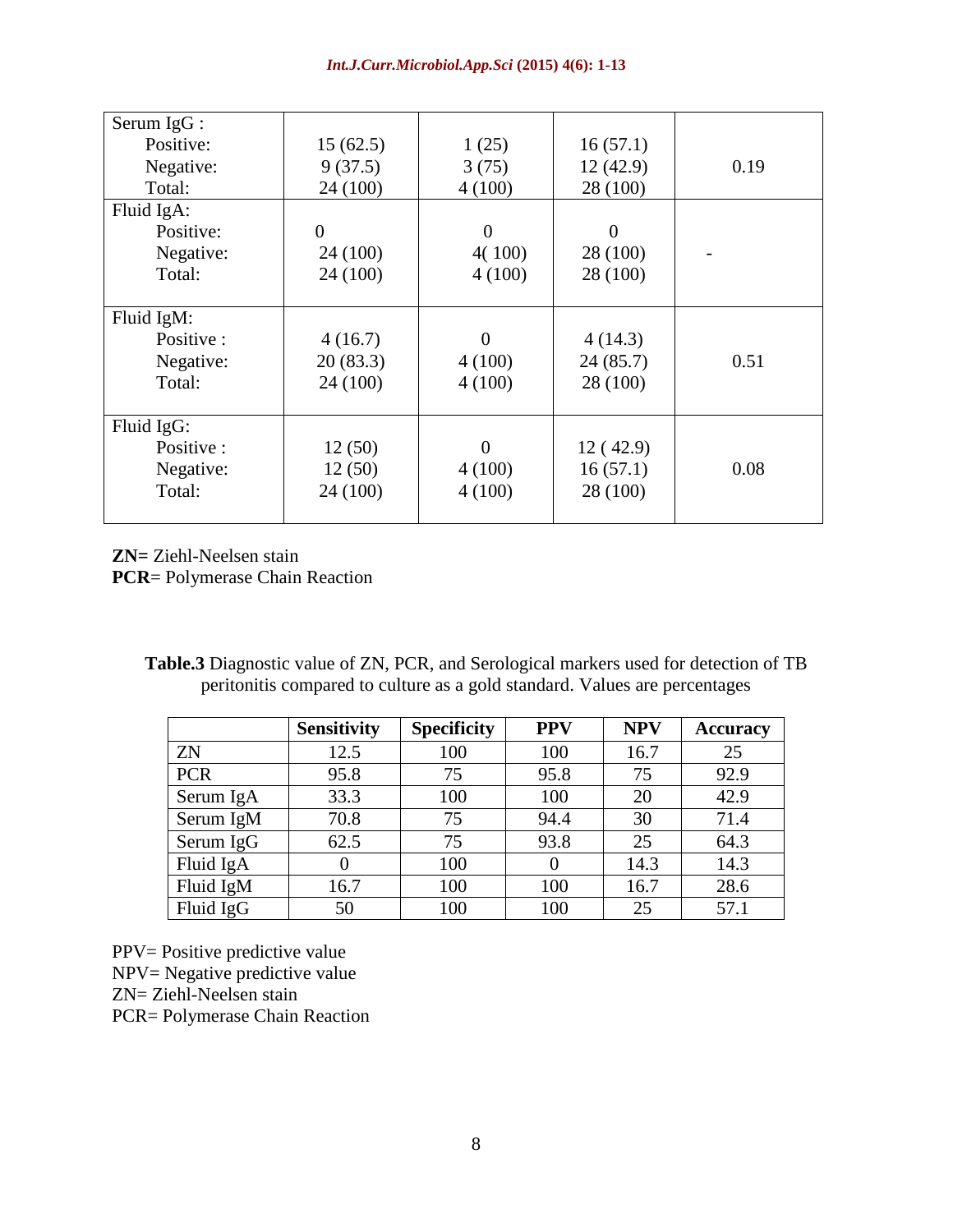#### *Int.J.Curr.Microbiol.App.Sci* **(2015) 4(6): 1-13**

|                  | <b>TB</b><br>peritonitis<br>$(n=28)$ | Non-TB<br>peritonitis<br>$(n=18)$ | 95% confidence<br>interval | <b>P-value</b> |  |
|------------------|--------------------------------------|-----------------------------------|----------------------------|----------------|--|
| Peritoneal fluid |                                      |                                   |                            |                |  |
| IFN gamma        | $50.3 \pm 75.2$                      | $1.87 \pm 5.6$                    | $12.5 - 84.4$              | 0.009          |  |
| Serum IFN        |                                      |                                   |                            |                |  |
| gamma            | $27.7 \pm 48.7$                      | $0.52 \pm 0.5$                    | $3.98 - 50.39$             | 0.023          |  |

|                          |  |  |  | <b>Table.4</b> Interferon gamma values of peritoneal fluid and serum in the studied groups. |  |  |  |  |  |  |
|--------------------------|--|--|--|---------------------------------------------------------------------------------------------|--|--|--|--|--|--|
| Values are mean $\pm$ SD |  |  |  |                                                                                             |  |  |  |  |  |  |

**IFN gamma=** Interferon gamma

**Figure.1** Receiver operative characteristic curve for serum and peritoneal fluid IFN gamma



**ROC Curve** 



Sanai and Bzeizi (2005) reported that ZN staining of ascetic fluid for mycobacterial detection is positive in only about 3% of proven TBP cases. AFB smears are too insensitive to meet the current needs (Inadomi *et al.,* 2001).

The gold standard for diagnosis of TB is either isolation of *mycobacteria tuberclulosis* (MTB) by culture or detection of MTB-specific nucleic acid by molecular methods (Diagnostic Standards and Classification of Tuberculosis in adults and children (2000). Updated guidelines for the use of nucleic acid amplification tests in the diagnosis of tuberculosis. We detected TB either by culture after centrifugation and/or PCR in 24/28 of TBP cases (85.7%). Previous studies showed significantly improvement in TB culture of TBP patients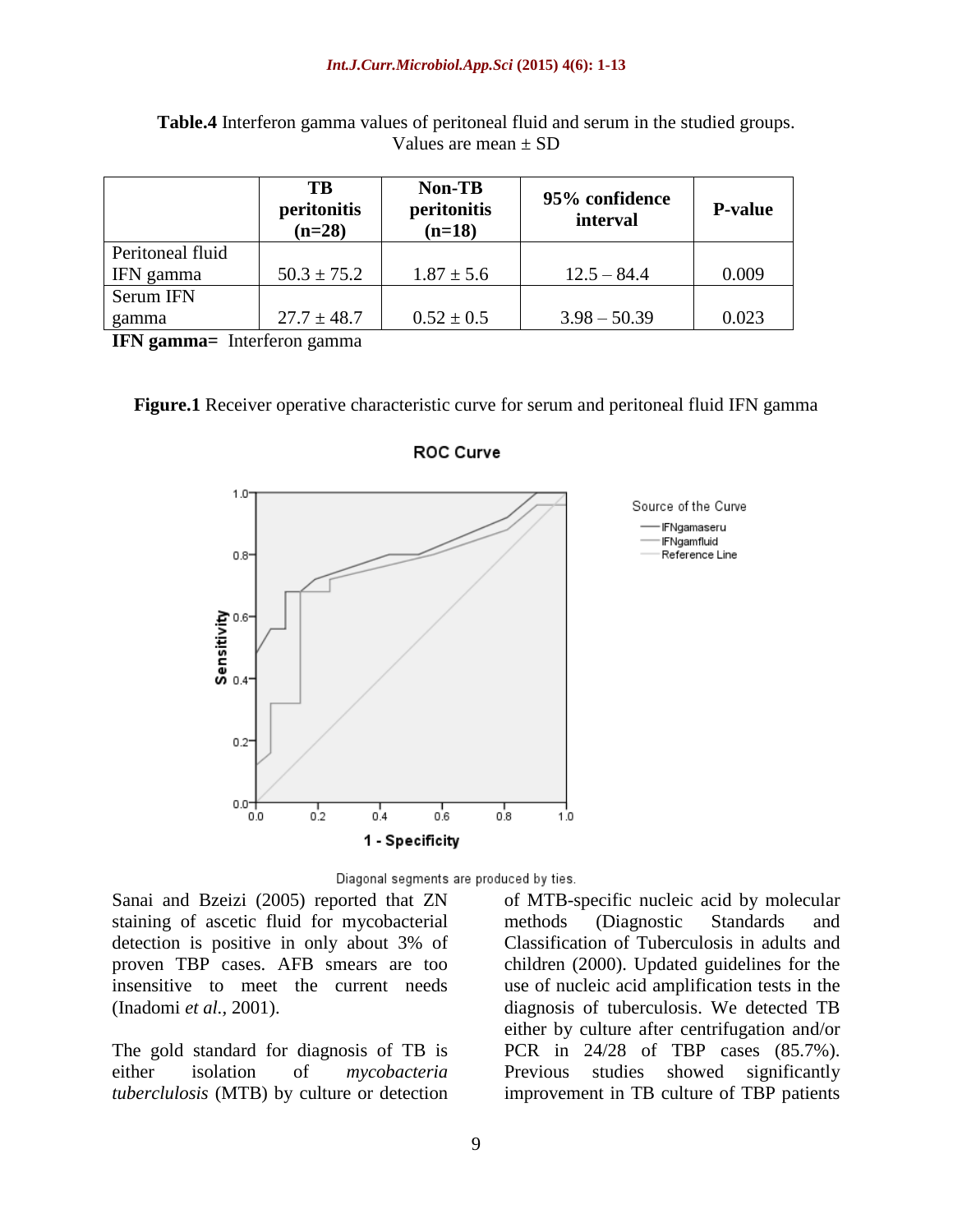by centrifugation of large volume of ascitic fluid from 35% (culture of fluid by regular method) to 66-83% (after centrifugation) (Chow *et al.,* 2002, Menzies *et al.,* 1986). However in addition to requiring laboratory infrastructure, culture methods have a long turnaround-time, taking weeks to months.

PCR has the highest specificity and accuracy in our results (95.8%, 92.9%) respectively. Previous reports suggested that the performance of various PCR tests is reasonably good with sensitivity reaching up to 95%. Molecular methods have high cost and technology requirements. Also, the issue of false-positives as a result of crosscontamination of samples has raised concerns of over-diagnosing TB in areas of endemicity. Samples from sites with a possible latent infection focus or DNA from dead bacilli may also give a positive reaction (Chow *et al.,* 2002).

TB serology offers an alternative method for TB diagnosis and does not require a specimen from the site of the disease and can be considered as a rapid, inexpensive format requiring little laboratory equipments. So, it was considered option for resource-limited settings and could ultimately serve as a point-of-care test (Achkar *et al.,* 2011).

There is controversy about the use of serological tests for diagnosis of TB. The sensitivity of TB serology estimates range from 0% to 90% and specificity estimates range from 47% to 100% (Steingart *et al.,* 2007). In our study, serological results revealed that serum IgM had a statistically significant higher prevalence among TBP patients  $(64.3\%, P=0.0001)$  followed by serum IgG  $(57.1\%, P=0.03)$  while peritoneal fluid IgG had a significant higher prevalence among TB patients (42.9%, P=0.007). So, serum IgM was the most sensitive and accurate serological marker in diagnosis of

TBP patients (70.8%, 71.4% respectively) followed by serum IgG  $(62.5\%, 64.3\%)$ .

In a South African study dealing with active disease, an ELISA to detect IgG found it to be highly sensitive (approaching 100%) and 97% specific for pleural and ascetic fluid (Wadee *et al.,* 1990). In another report from India, the seropositivity of the IgA and IgG was 88.4% in active gastrointestinal TB (Gupta *et al.,* 1995).

Pottumarthy *et al.* (2000) evaluated seven commercially available serological tests and found that the diagnostic sensitivities of these tests in patients with active TB ranged from as low as 16% and maximum up to 57%.

Steingart *et al.* (2011) found that ELISA has pooled sensitivity of 60%. WHO made a policy statement that commercial serological tests provide inconsistent and imprecise findings resulting in highly variable sensitivity and specificity adversely impacting patient safety. Overall data quality was graded as very low and it is strongly recommended that these tests should not be used for the diagnosis of both pulmonary and extra-pulmonary TB (Singh and Katoch, 2011). The basic promise of serological tests was ease, rapidity and ever increasing demand in TB endemic countries.

*M. tuberculosis* infection initiates an immunologic cascade involving the secretion of various cytokines and recruitment of Th1 lymphocytes with abundant cell recruitment at the morbid site, the levels of various cytokines are markedly elevated, IFN- gamma is an important cytokine following infection with *M. tuberculosis* (Jalapathy *et al.,* 2004).

In our study, both serum and peritoneal fluid interferon gamma levels in TBP patients (mean SD=50.3 $\pm$ 75.2 pg/ml, 27.7 $\pm$  48.7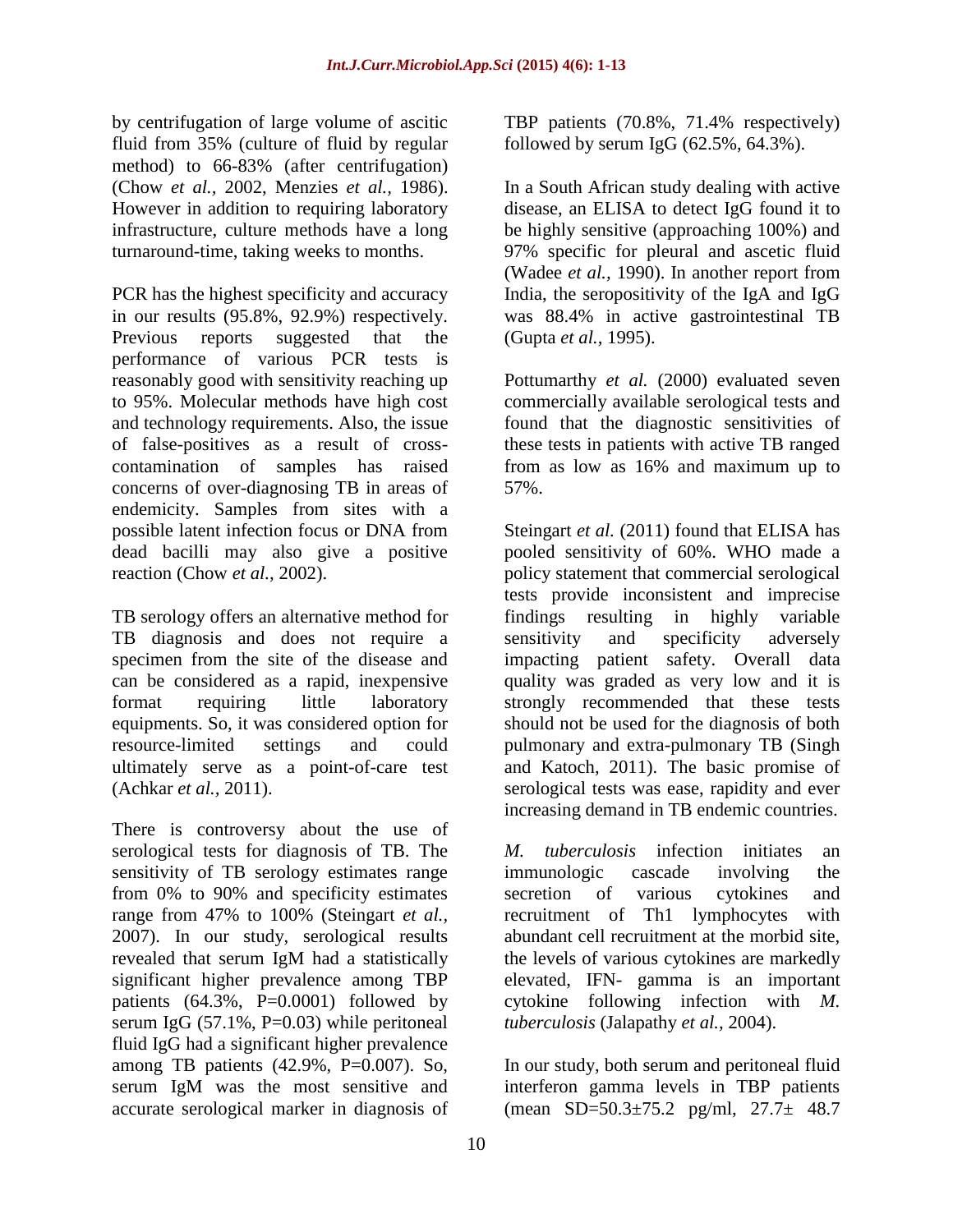pg/ml respectively) had significantly  $(P=0.009, P=0.023)$  higher levels compared to the levels in non TBP patients (mean ±SD 1.87±0.56, 0.52±0.5 pg/ml respectively). In addition, ROC characteristic for both serum and peritoneal IFN- gamma showed equal sensitivity (72%) and differ marginally in specificity (81% vs. 76%).

Sathar *et al.* (2004) had showed that ascetic IFN- gamma concentration were significantly higher (P<0.0001) in TBP patients (mean 6.70 U/ml than malignant and cirrhotic groups with 93% sensitivity and 98% specificity. Sharma *et al.* (Sharma *et al.,* 2006) observed higher levels of ascetic fluid IFN- gamma: 560 pg/ml vs. 4.85 pg/ml (P <0.001) were significantly different between TB and non-TB groups with higher sensitivity and specificity (97%, 97%).

Saleh *et al.* (2012) had used QFT-G assay using blood samples that gave sensitivity 92.9% and specificity 100%.

Kobashi *et al.* (2006) found that the use of QFT-G assay for detection of TB in patients with active pulmonary TB yielded sensitivity 86% and specificity 94%. Also, Mori *et al.* (2004) reported a sensitivity of 89% in a selected population of patients with clinical signs suggestive of TB. Another blinded prospective study of 82 patients with clinical signs of active TB showed that QFT-G assay was 85% sensitive for the detection of TB (Ravan *et al.,* 2005).

We concluded that PCR has the highest sensitivity and accuracy but their limitations are the high cost and the issue of falsepositives. IFN-gamma for TBP either in serum or peritoneal fluid is a new promising, rapid and easy test with good sensitivity and specificity. The diagnostic performance of

the specific immunoglobulins in our research gave us the best result was serum IgM followed by serum IgG. We recommend a combination of different diagnostic tests in order to confirm the diagnosis of TBP. Up till now, there is no single test that can consistently yield a diagnostic tool by itself.

# **Reference**

- Achkar, J.M., Lawn, S.D., Moosa, M.Y., Wright, C.A., Kasprowicz, V.O. 2011. Adjunctive tests for diagnosis of tuberculosis: serology, Elispot for sitespecific lymphocytes, urinary lipoarabinomannan, string test and fine needle aspiration. *J. Infect. Dis.,* 204: S1130–S1141.
- [Barnes,](http://www.ncbi.nlm.nih.gov/pubmed/?term=Barnes%20PF%5BAuthor%5D&cauthor=true&cauthor_uid=2113553) P.F., [Fong,](http://www.ncbi.nlm.nih.gov/pubmed/?term=Fong%20SJ%5BAuthor%5D&cauthor=true&cauthor_uid=2113553) S.J., [Brennan,](http://www.ncbi.nlm.nih.gov/pubmed/?term=Brennan%20PJ%5BAuthor%5D&cauthor=true&cauthor_uid=2113553) P.J., [Twomey,](http://www.ncbi.nlm.nih.gov/pubmed/?term=Twomey%20PE%5BAuthor%5D&cauthor=true&cauthor_uid=2113553) P.E., [Mazumder,](http://www.ncbi.nlm.nih.gov/pubmed/?term=Mazumder%20A%5BAuthor%5D&cauthor=true&cauthor_uid=2113553) A., [Modlin,](http://www.ncbi.nlm.nih.gov/pubmed/?term=Modlin%20RL%5BAuthor%5D&cauthor=true&cauthor_uid=2113553) [R.L.](http://www.ncbi.nlm.nih.gov/pubmed/?term=Modlin%20RL%5BAuthor%5D&cauthor=true&cauthor_uid=2113553) 1990. Local production of tumor necrosis factor and IFN-gamma in tuberculous pleuritis. *J. [Immunol.,](http://www.ncbi.nlm.nih.gov/pubmed/?term=Barnes+PF%2C+Fong+SJ%2C+Brennan+PJ%2C+Twomey+PE%2C+Mazumder+A%2C)*  145(1): 149–54.
- Burgess, L.J., Reuter, H., Carstens, M.E., Taljaard, J.J., Doubell, A.F. 2002. The use of adenosine deaminase and interferon-gamma as diagnostic tools for tuberculous pericarditis. *Chest,* 122: 900–905.
- Chow, K.M., Chow, V.C., Hung, L.C., Wong, S.M., Szeto, C.C. 2002. Tuberculous peritonitis-associated mortality is high among patients waiting for the results of mycobacterial cultures of ascetic fluid samples. *Clin. Infect. Dis.,* 35: 409–413.
- Diagnostic Standards and Classification of Tuberculosis in adults and children. 2000. This official statement of the American Thoracic Society and the Centers for Disease Control and Prevention was adopted by ATS Board of Directors, July 1999. This statement was endorsed by the council of the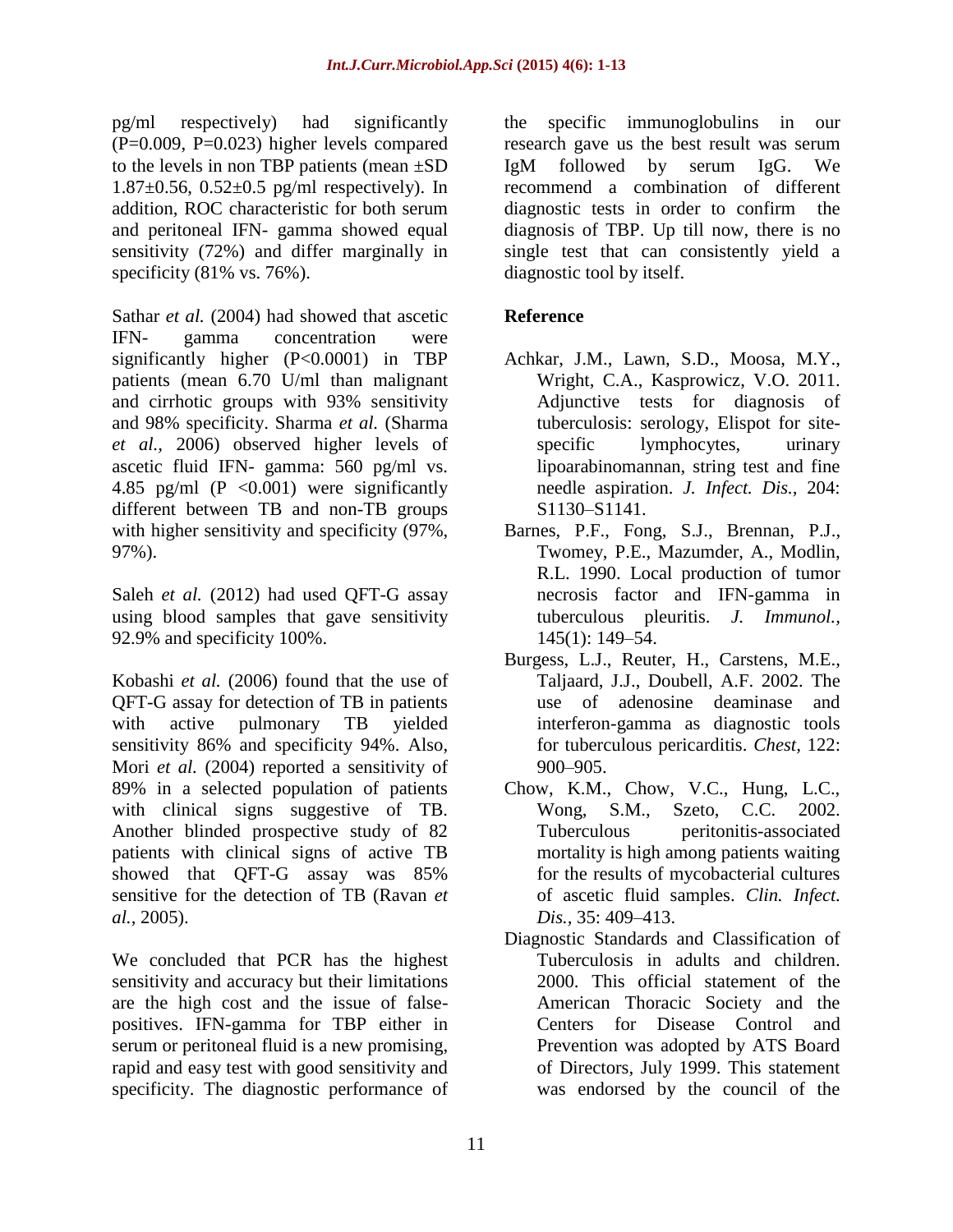Infectious Disease Society of America, Sept 1999, *Am. J. Respir. Crit. Care Med.,* 161: 1376–95.

- Dineeen, P., Homan, W.P., Grafe, W.R. 1976. Tuberculous peritonitis: 43 years experience in diagnosis and treatment. *Ann. Surg.,* 184: 717–722.
- Gopinath, K., Singh, S. 2009. Multiplex PCR assay for simultaneous detection and differentiation of *Mycobacterium tuberculosis*, *Mycobacterium avium*  complexes and other Mycobacterial species directly from clinical specimens. *J. Appl. Microbiol.,* 107: 425–35.
- Gupta, S., Kumari, S., Banwalikar, I.N., Gupta, S.K. 1995. Diagnostic utility of the estimation of mycobacterial antigen A60 specific immunoglobulin IgM, IgA and IgG in the sera of cases of adult human tuberculosis. *Tuber. Lung Dis.,* 76: 418–24.
- Inadomi, J.M., Kapur, S., Kinkhabwala, M., Cello, J.P. 2001. The laparoscopic evaluation of ascites. *Gastrointest. Endosc. Clin. N. Am.,* 11: 79–91.
- Jalapathy, K.V., Prabha, C., Das, S.D. 2004. Correlates of protective immune response in tuberculous pleuritis. *FEMS Immunol. Med. Microbiol.,* 40: 139– 145.
- Khan, F.Y., Al-Muzrakchi, A.M., Elbedawi, M.M., Al-Muzrakchi, A.A., Al Tabeb, A. 2012. Peritoneal tuberculosis in Qatar: a five-year hospital-based study from 2005 to 2009. *Travel Med. Infect. Dis.,* 10(1): 25–31.
- Kobashi, Y., Obase, Y., Fukuda, M., Yoshida, K., Miyashita, N., Oka, M. 2006. Clinical reevaluation of the Quantiferon TB-2G test as a tuberculous mycbacteriosis. *Clin. Infect. Dis.,* 43: 1540–1546.
- Lingenfelser, T., Zaki, J., Marks, I.N., Steyn, E., Halkett, J., Price, S.K. 1993. Abdominal tuberculosis: still a potentially lethal disease. *Am. J.*

*Gastroenterol.,* 88: 744–750.

- Menzies, R.I., Alsen, H., Fitzgerald, J.M., Mohapeloa, R.G. 1986. Tuberculous peritonitis in Lesotho. *Tubercle,* 67: 47– 54.
- Mimidis, K., Ritis, K., Kartalis, G. 2005. Peritoneal tuberculosis. *Ann. Gastroenterol.,* 18(3): 325–329.
- Mori, T., Sakatani, M., Yamagishi, F., Takashima, T., Kawabe, Y., Nagao, K., Shigeto, E., *et al.* 2004. Specific detection of tuberculosis infection: an interferon-gamma-based assay using new antigens. *Am. J. Respir. Crit. Care Med.,* 170: 59–64.
- Pottumarthy, S., Wells, V.C., Morris, A.J. 2000. A comparison of seven tests for serological diagnosis of tuberculosis. *J. Clin. Microbiol.,* 38: 2227–31.
- Poyraz, B., Kaya, A., Ciledağ, A., Oktem, A., Gönüllü, U. 2004. Diagnostic significance of gamma-interferon in tuberculous pleurisy. *Tuberk Toraks,* 52: 211–217.
- Ravan, P., Munk, M.E., Andersen, A.B., Lundgren, B., *et al.* 2005. Prospective evaluation of a whole-blood test using Mycobacterium tuberculosis-specific antigens ESAT-6 and CFP-10 for diagnosis of active tuberculosis. *Clin. Diagn. Lab. Immunol.,* 12: 491–496.
- Ribera, E., Martínez Vásquez, J.M., Ocaña, I., Ruiz, I., Jimínez, J.G., Encabo, G., Segura, R.M., Pascual, C. 1991. Diagnostic value of ascites gamma interferon levels in tuberculous peritonitis. Comparison with adenosine deaminase activity. *Tubercle,* 72: 193– 197
- Riquelme, A., Calvo, M., Salech, F., Valderrama, S., Pattillo, A., Arellano, M., Arrese, M., Soza, A., Viviani, P., Letelier, L.M. 2006. Value of adenosine deaminase (ADA) in ascitic fluid for the diagnosis of tuberculous peritonitis: a meta-analysis. *J. Clin. Gastroenterol.,*